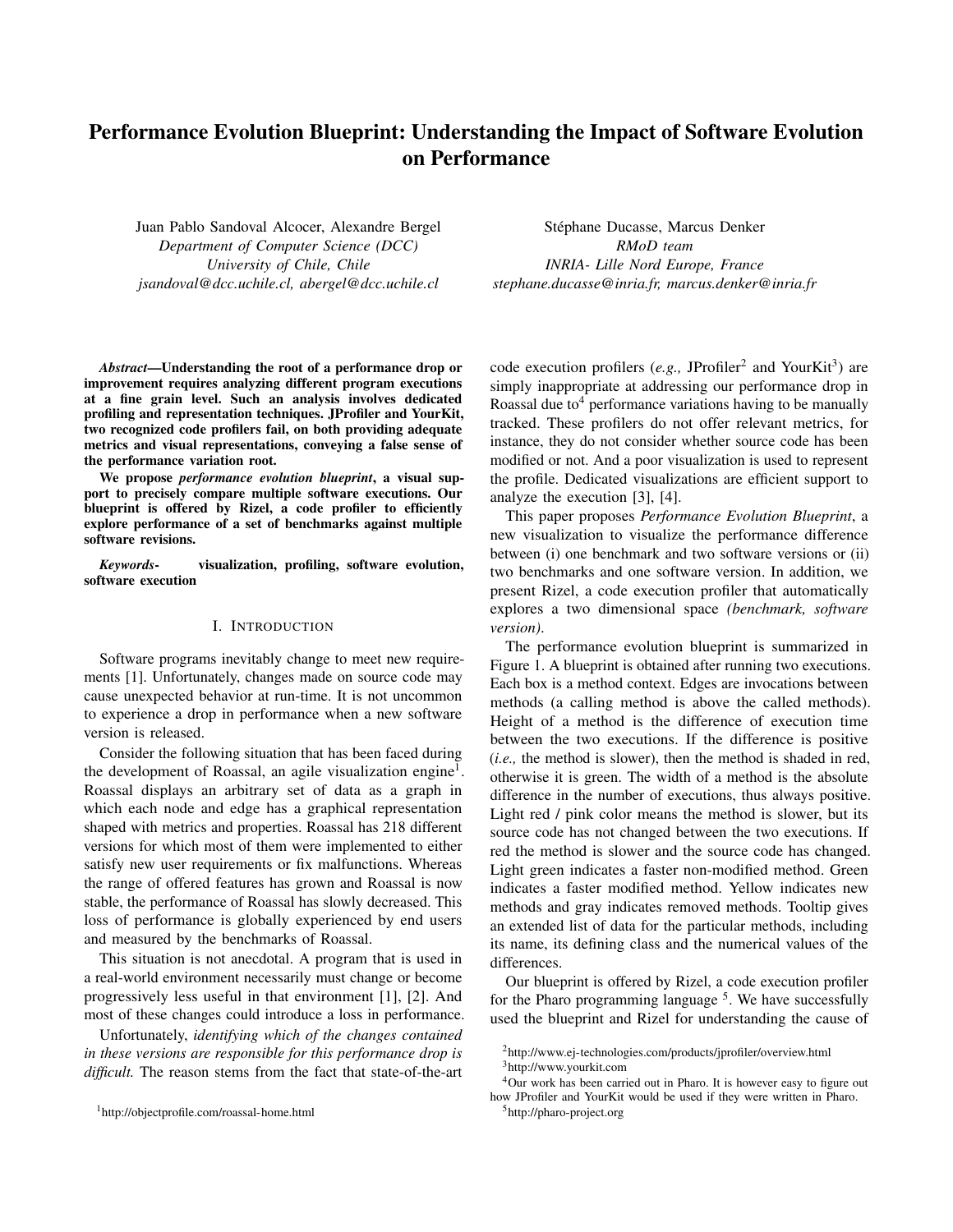<span id="page-1-0"></span>

Figure 1. Performance evolution blueprint

a major slow downs in Roassal, a non-trivial software.

The paper is structured as follows. Section [II](#page-1-1) analyzes two commercial profilers and discusses their limitations. Section [III](#page-2-0) details the performance evolution blueprint. Section [IV](#page-4-0) gives the principal characteristics of the Rizel code execution profiler. Section [V](#page-5-0) gives an overview of the related work. Section [VI](#page-7-0) concludes and presents future work.

# <span id="page-1-1"></span>II. MEASURING AND REPRESENTING DIFFERENCE OF PROFILES

Consider JProfiler and YourKit, two popular commercial Java profilers. Both support a comparison of profiles by indicating the difference in absolute and relative CPU consumption time of each method. Although useful in keeping track of the overall performance, knowing the difference between method execution times is often insufficient to understand the reasons for the performance variation.

To illustrate the limitation of current profilers, we pick a contrived, but representative example. The following expression parses a large XML file:

<sup>1</sup> new SAXBuilder().build(new File("catalog.xml"));

Profiling this expression essentially outputs the following:

```
1 942{100%}BenchMark.main(String[])
2 \overline{942}{100%}SAXBuilder.build(File)
   3 942{100%}SAXBuilder.build(URL)
    4 942{100%}SAXBuilder.build(InputSource)
      5 495{53%}AbstractSAXParser.parse(InputSource)
      6 404{43%}SAXBuilder.createParser()
      7 34{4%}SAXBuilder.createContentHandler()
8 ...
```
The execution time is essentially distributed between the method parse(...), createParser(), and createContentHandler().

We artificially introduce a performance drop by slowing down the method build(InputSource). Profiling the new expression produces the following call tree:

<sup>1</sup> 1905{100%}BenchMark.main(String[])

 $2 \quad 1905$ {100%}SAXBuilder.build(File)

<sup>4</sup> 1905{100%}SAXBuilder.build(InputSource)

```
5 1085{57%}SAXBuilder.parse_proxy(...)*
```

```
6 699{36%}SAXBuilder.new method()
*
      7 385{20%}AbstractSAXParser.parse(InputSource)
8 784{41%}SAXBuilder.createParser()
9 36{2%}SAXBuilder.createContentHandler()
```
 $10 ...$ 

The new nodes of the call context tree are designed with a "\*". We see that total execution times went from 942 ms to 1905 ms. We measured the slowdown using JProfiler and YourKit.

Figure [2](#page-2-1) shows the performance degradation of our expression using JProfiler. This figure is obtained by successively executing the parsing expression with and without the slowdown (in the following, we refer to these executions as first and second execution).

Each line represents a method that has been executed in both executions. The indentation represents the control flow. The values before each method name indicate the differences between the two executions. For example,  $\text{main}(...)$  is 104% slower in the second execution and parse(InputSource) is 100% faster. The percentage indicates the variation of execution time. Some nodes have a red or green bar to visually indicate this difference.

Figure [3](#page-2-2) shows the performance degradation using YourKit. The represented information is essentially the same as with JProfiler. Each method comes with three values: the difference of executions times, the old execution time and the new one. When a method has been added or removed, a 0 is put in place.

JProfiler and YourKit presents a number of limitations, listed below.

*Performance variations have to be manually tracked*. Exploration of the space *(benchmarks, software versions)* is manually carried out. For each execution, the profiler has to be manually configured to run a particular version. After the run, the profile has to be saved on the file system. After a second profiled run, the two profiles can be compared. Each run comes with a fair load of manual actions. Manually iterating over a large number of benchmarks and/or software versions is tedious.

*Relevant metrics are missing*. JProfiler and YourKit do not consider whether source code has been modified or not. As a consequence, slowdown that occurs in unmodified methods may distract the programmer from identifying code changes that actually introduce the slowdown. Furthermore, profilers that support profile comparison do not provide information about which method is not called in the new/old version.

Current difference run-time metrics used by profilers are not enough for this kind of analysis. The reason is that variations of the execution time are meaningful when the compared methods are present in both versions. They are useless when a node simply appears in one of the two executions, but not in both. For instance, the variation of the

<sup>3</sup> 1905{100%}SAXBuilder.build(URL)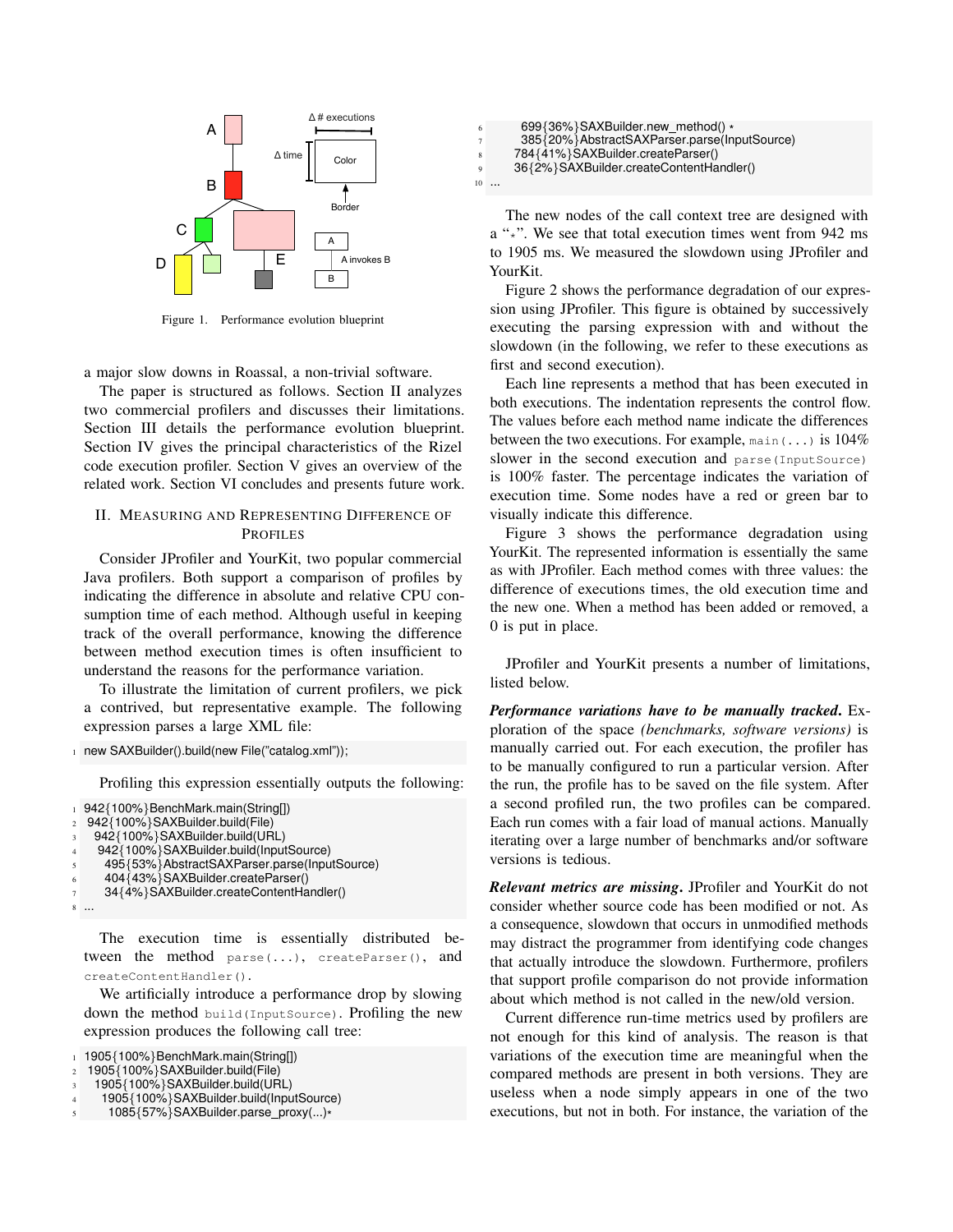<span id="page-2-1"></span>

Figure 2. Performance comparison with JProfiler

<span id="page-2-2"></span>

| Name                                                                | $\blacktriangledown$ Time Diff (ms) | Old Time (ms) | New Time (ms)  |
|---------------------------------------------------------------------|-------------------------------------|---------------|----------------|
| $\blacktriangledown$ < All threads>                                 | $+1.101$                            | 856           | 1,957          |
| $\triangledown$ org.jdom.test.BenchMark.main(String[])              | $+1.112$                            | 840           | 1,952          |
| ▼ Sy org.jdom.input.SAXBuilder.build(File)                          | $+1,114$                            | 828           | 1,942          |
| ▼ Sq org.jdom.input.SAXBuilder.build(URL)                           | $+1,134$                            | 808           | 1,942          |
| ▼ Sy org.jdom.input.SAXBuilder.build(InputSource)                   | $+1,155$                            | 787           | 1,942          |
| ▼ org.jdom.input.SAXBuilder.parse_proxy(InputSource, XMLReader)     | $+971$                              | $\Omega$      | 971            |
| ▶ Sy org.jdom.input.SAXBuilder.new_method()                         | $+570$                              |               | 570            |
| ▶ ‰ org.apache.xerces.parsers.AbstractSAXParser.parse(InputSource)  | $+400$                              | $\Omega$      | 400            |
| ▶ Solidom.input.SAXBuilder.createParser()                           | $+589$                              | 325           | 914            |
| org.jdom.input.SAXBuilder.configureParser(XMLReader, SAXHandler)    | $+25$                               | $\Omega$      | 25             |
| org.jdom.input.SAXBuilder.createContentHandler()                    | $+14$                               | 16            | 31             |
| ▶ Se org.apache.xerces.parsers.AbstractSAXParser.parse(InputSource) | $-445$                              | 445           | $\circ$        |
| java.net.URL.toExternalForm()                                       | $-20$                               | 20            | O              |
| org.jdom.input.SAXBuilder.fileToURL(File)                           | $-20$                               | 20            | $\Omega$       |
| $\triangleright$ org.jdom.input.SAXBuilder. <init>()</init>         | $+2$                                |               |                |
| sa java.lang.ClassLoader.loadClass(String)                          | $-4$                                | 11            |                |
| java.lang.ref.Finalizer\$FinalizerThread.run()                      | $+4$                                | 0             | 4              |
| java.lang.ClassLoader.loadClass(String)                             | $-15$                               | 15            | $\overline{0}$ |

Figure 3. Performance comparison with Yourkit

execution time given by *JProfiler* uses an infinite value, *+Inf* for a new node. Using such an infinite value means that a new method is "infinitely slower" in the second execution than in the first execution, which obviously has little meaning.

*Inefficient visual representation*. Both JProfiler and YourKit use a textual table augmented with some icons to indicate variations. It is known that textual listing are suboptimal in identifying particular values or patterns [\[5\]](#page-8-4). Understanding which performance drop stems from software changes requires significant effort by the programmer. The visual support used by profilers does not adequately represent variation of a dynamic structure and multiple metrics.

#### III. PERFORMANCE EVOLUTION BLUEPRINT

<span id="page-2-0"></span>Performance Evolution Blueprint visually associates software changes with variation in execution performance. Figure [4](#page-3-0) illustrates the same performance drop used earlier. The figure compares two call context trees, each corresponding to an execution of the same benchmark for a particular software version. The method parseDocument is slower in the second execution and its definition has been changed. The artificially introduced method newMethod is responsible for the slowdown.

This blueprint is a polymetric view [\[6\]](#page-8-5), meaning shapes and colors of visual elements indicate metric values and properties of the software system considered.

*Tree of nodes*. Each box represents a node of the call context tree (CCT). A node in a CCT represents a method and the context in which the method is invoked [\[7\]](#page-8-6). Two nodes may represent the same method if the method is executed in two different contexts.

An edge between two nodes represents one or more invocations between these two context methods: a calling context method is above the called context method. Since we show the difference between two context calling trees, we always have a tree for which the root call is the the top of the tree.

*Colors and shapes*. The color and the shape of a box tells whether or not the method in that particular context is slower or faster, whether it has been executed more often or not; or whether it has been added or removed in the second execution. The colors compare two executions that we refer to as first and second executions. *Red* means the node is slower in the second software execution and its method source code is also different. *Light red* means the node is slower, but its method has not been modified. A *yellow* node means the corresponding method call is new in the second execution (*i.e.,* during the first execution the method has not been executed at all or it has, in a different execution context). *Green* means the node is faster and its method source code has changed. *Light green* means the node is faster and its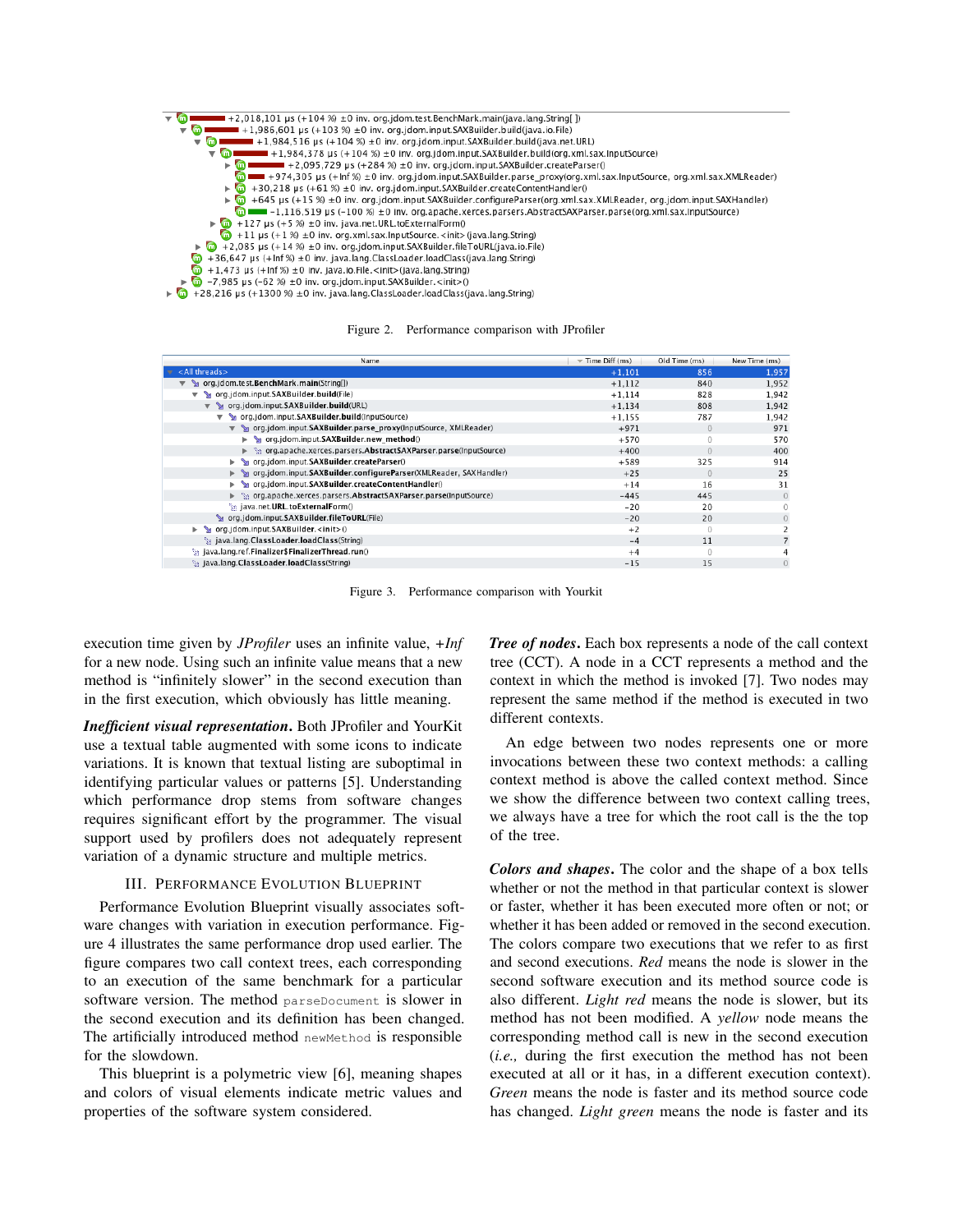<span id="page-3-0"></span>

Figure 4. Using Performance Evolution Blueprint to understand the root cause of performance slow down

method has not been modified. *Gray* indicates that the node has been removed in the new version (*i.e.,* the method was executed in that particular context in the first execution, but not in the second).

The shape of a node is given by two metrics, one for the node's height and another for its width.

The *height* of a box represents the redistribution of execution time between two software versions. This redistribution is the percentage difference of execution time between versions. The height is calculated as  $H_n = E_n^2 - E_n^1$ , where  $E_n^2$  is the relative execution time of the method context  $n$  in the second execution and  $E_n^1$  from the first execution. We further have  $E_n^2 = T_n^2/T^2$  and  $E_n^1 = T_n^1/T^1$ , where  $T_n^2$  is the execution time of node *n* in the second execution;  $T_n^1$  the execution time in the first execution;  $T^2$  the execution time of the whole benchmark in the second execution;  $T<sup>1</sup>$  the execution time of the whole benchmark in the first execution.

The height of a box is the absolute value (*i.e.,* always positive therefore) of  $H_n$ . A red tall node corresponds to a method that consumes more of the CPU than in the first version (*i.e.*,  $H_n$  is negative). And a green tall node less percentage in the new version (*i.e.*,  $H_n$  is positive).

The *width* of a node indicates the difference of the number of times in which it has been executed. It is given by  $W_n =$  $log(abs(Ex_n^2 - Ex_n^1 + 1))$ , where  $Ex_n^2$  is the amount of times *n* was executed in the second execution;  $Ex_n^1$  is the amount of times  $n$  was executed in the first execution. Knowing whether a method is executed more or less often is key in understanding the root of a performance variation. A logarithmic scale is used to cope with large variations. Adding a value 1 is useful so as to not obtain an infinite value due to the log.

In practice, a speedup is represented as a green node. A green node is often associated with a reduction in its amount of executions:  $Ex_n^2$  is often less than  $Ex_n^1$  when the method is faster. Visually, one cannot see whether  $Ex_n^2 - Ex_n^1$  is positive or not. A tooltip gives all the numerical data.

*The case of new method context*. The width and the height of a node is computed by comparing the metrics from the second execution with the first execution. Comparing metric value differences cannot be directly applied with a new or removed method context since only values for one execution are available. The naive approach is to use the value *0* for missing metric values. However, as we have seen for JProfiler and YourKit, this may convey a false sense of variation (*e.g.,* a new method context is indicated as infinitely slower and a removed method context as infinitely faster). Such odd situations are avoided by determining the height and width of a method context based on its children.

The height of a new node is obtained with  $H_n = E_n^2 - \sum_{n' \in children(n)} E_n^1$ , where  $n' \in children(n)$   $E^1_{n'}$ , where

- $E_n^2$  is the relative execution time of the method context  $n$  in the second execution;
- *children(n)* is the set of children nodes of *n*;
- $E_{n'}^1$  is the relative execution time of the method context  $n'$  in the first execution.

If the node does not have any children, then the height is simply  $H_n = E_n^2$ . Similarly, a method context that is present only in the first execution (*i.e.,* removed in the second execution) is given by  $H_n = E_n^1 - \sum_{n' \in children(n)} E_n^2$ . This definition of height has the property of representing a method context as tall if it is *directly* responsible of a slowdown.

For instance, consider Figure [5](#page-4-1) that shows two call context trees a) and b) corresponding to first and second execution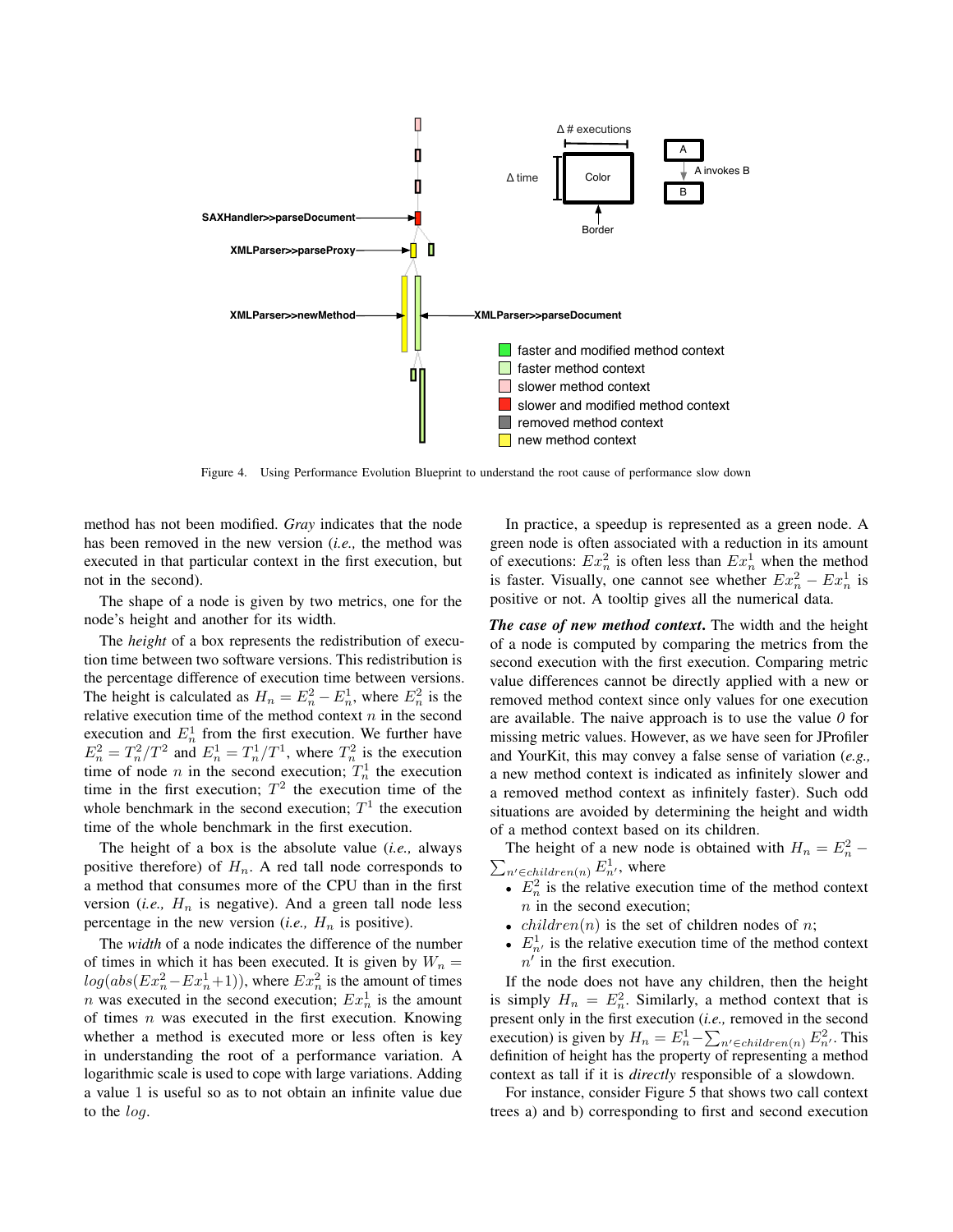<span id="page-4-1"></span>

Figure 5. a) CCT of first execution b) CCT of second execution. Nodes E and F are new nodes

respectively. In this figure the node  $E$  and  $F$  are new members (added in the second execution), because they just appear in the second call context tree. In the case of node  $E$  (an inner new node) the height is the differences between the execution time of this node in the second execution and the sum of execution time of nodes  $B$  and  $C$  of first execution. Because, if we imagine that node  $E$  exist in the first execution; we are assuming that the execution time of  $E$  would be at least the sum of the execution time of the nodes children of E. In the case of the leaf node  $F$  the difference is made with  $0$ .

The width of a new method context is given by  $W_n =$  $log(abs(Ex_n^2 - Ex_{parent(n)}^1 + 1))$ , where  $parent(n)$  is the node parent of  $n$ . Since the amount of execution may greatly vary among methods, a logarithmic scale conveys a visual sense of the difference that remains exploitable. In case a method has not been executed in both executions, the logarithm should remain meaningful. This is the reason for adding 1. A method with a width of 0 is visually represented as 5-pixels wide and means that the method remains constant in the amount of time it has been executed in both executions.

The thick black border of a box indicates that the node has undisplayed children. A thin black border of a box indicates that all children nodes have been displayed.

Consider our previous XML parsing example, given in Figure [4.](#page-3-0) We applied the same artificial slowdown as with the Java case by adding a slow method and a method that simply calls it. The two methods are indicated in yellow in the figure. The method parseDocument has been modified accordingly, to introduce the call to parseProxy. This last method calls newMethod, the slow method.

The method XMLParser>>parseDocument is indicated in green since in the second execution its share of CPU consumption is less than in the first execution.

Figure [4](#page-3-0) shows that the method parseDocument is slower and it has been modified due to the red color. The method context parseProxy and newMethod are new in the second execution.

#### IV. RIZEL

<span id="page-4-0"></span>*Rizel* is a code execution profiler that uses advanced profiling techniques and the performance evolution blueprint to easily identify the cause of a performance drop. In particular, *Rizel* innovates by supporting the following two features:

<span id="page-4-2"></span>

Figure 6. Illustration of a performance degradation: each line describes the execution time of a benchmark across the versions of Roassal.

- *automatically run a set of benchmarks over software versions* – By exploring the two dimensional space of software versions and benchmarks, *Rizel* identifies which versions introduce a performance drop.
- *compare the execution of a benchmark over two software versions* – Based on the performance evolution blueprint, *Rizel* offers a browser to navigate between execution call flow, compare source code, highlight difference in the amount of method executions and time distribution along the call context tree.

The following sections elaborate on these two features.

### *A. Tracking performance failure across software versions*

*Rizel* offers an API to script the execution of some particular benchmarks over software versions. Consider the following script:

```
Rizel new
```
setTestsAsBenchmarks;

run.

*Rizel* analyzes the last one hundred versions of *Roassal* against a particular benchmark. Such a benchmark can be externally provided. In this particular scenario, we use unit tests as benchmarks. For each of these 100 versions, *Rizel* profiles the execution of the unit tests. Only the tests that are not modified during these 100 versions are compared. In this particular case, unit tests are appealing since they represent common execution scenarios of Roassal that are commonly performed by end-users.

The result of the profiles may be handled in various forms, including kept in memory to be processed later on using the blueprint or exported to a CSV file.

Figure [6](#page-4-2) shows the result of the test executions against the last 100 versions of Roassal. The X-axis indicates the incrementing software versions and the Y-axis indicates the amount of time for a particular benchmark (*i.e.,* execution scenario in this particular case) to execute. Each graph indicates the execution times of a benchmark. The graph gives

<sup>3</sup> trackLast: 100 versionsOf: 'Roassal';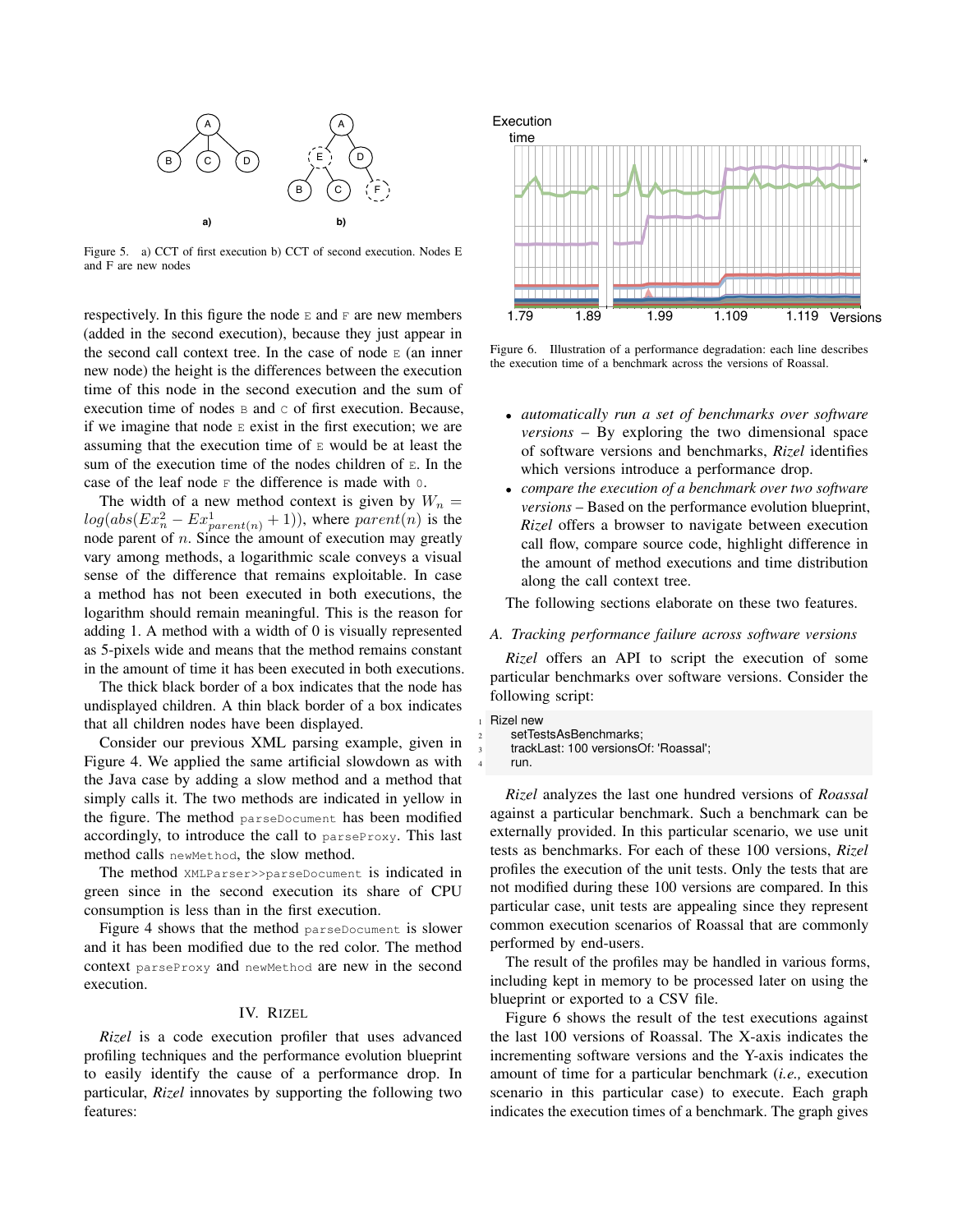the execution time evolution a dozen of benchmarks. The graph marked with a  $\star$  indicates two jumps of the execution time, which occurred at Version 1.97 and Version 1.108. This graph corresponds to the test method testFixedSize. Each of these jumps is a drop in performance.

This evolution of benchmarks over multiple software versions gives a global overview of Roassal performance variations. From that graph, an analysis of the two software versions using the performance evolution blueprint may be carried on.

# *B. Comparing two executions*

To analyze the two performance drops, we need to compare four executions of the benchmark testFixedSize, versions 1.97 - 1.98 for the first performance drop and versions 1.107- 1.108 for the second drop.

*Rizel* offers a second API to compare the profiles of multiple executions. To understand from where the first performance drop stems, the following script compares the execution of testFixedSize method in version 1.97 and 1.98:

**Rizel new** 

- <sup>2</sup> compareVersions: '1.97' and: '1.98' of: 'Roassal';
- usingBenchmark:
- <sup>4</sup> [ ROMondrianViewBuilderTest run:#testFixedSize ];

<sup>5</sup> visualize.

*Performance Evolution Blueprint*. Figure [7](#page-6-0) shows the difference between version 1.97 and 1.98 of *Roassal*, which corresponds to the first drop of performance mentioned earlier.

Consider the blueprint example in Figure [7](#page-6-0) which compares two executions of the benchmark testFixedSize during the first drop in performance. The node ROAdjustSizeOfNesting class>>on: is the tallest box and red, meaning this method spends more time than its previous version in that context-call and it has been modified in the new version. Figure [7](#page-6-0) also shows the difference between the source code of the old version and the new version of method ROAdjustSizeOfNesting class>>on:.

One reason for the slow down of ROAdjustSizeOfNesting class>>on: is that this method executes twice the method ROElement>>elementsNotEdge in the new version (yellow boxes). One invocation is made directly for it and the other one is through ROElement>>encompassingRectangle method, that also was modified.

*Calling the method* elementsNotEdge *twice is the root of the first performance drop.*

Note that the ROElement >>translateWithoutUpdating ContainedElementsBy: method in previous version (gray one) was invoked in different context than in the new version (yellow one).

We now focus on the second performance drop, the one that occurred between Version 1.107 and 1.108. Figure [8](#page-6-1) compares the execution of the benchmark testFixedSize method for these two versions.

In Figure [8,](#page-6-1) the tallest red node corresponds to the method ROElement>>bounds. This color and shape indicates that bounds takes longer to execute in Version 1.108 and its definition is modified. The lower text pane of the *Rizel* browser gives the changes made on the source code of this particular method.

*The new version of* bounds *is the root of the second performance drop of Roassal.*

Note that part of this performance loss is compensated with an optimization made in the method translateWithout UpdatingContainedElementsBy: (the only green box). This method is faster in Version 1.108.

*Interactions*. A common problem to visualize call context trees is the scalability. *Rizel* uses an expandable tree layout in which only relevant nodes are expanded. *Rizel* provides a number of interactions actionable by the end-user to reduce the amount of information in the visualization, in particular: show delta hot paths (*i.e.,* the path from the root node to the leaves that has the greater execution time variation); showing up children nodes; recursively showing up all children nodes; recursively hiding all children nodes. These interactions are displayed as a popup-list by right-clicking on a node. The lower part of the *Rizel* window compares the source code of the two versions of the selected method.

*Rizel* indicates via a contextual flyby help some data about the variation of the performance for that particular method context node.

The visualizations presented in this section use the interactions described above to highlight relevant call paths. A Rizel visualization solely shows the path from the root node to the leaves that has the greatest execution time variation.

At the beginning *Rizel* shows the path from the root node to the leaves that has the greater execution time variation, as default. We expand the children nodes of red and yellow nodes by right-clicking on these nodes.

#### V. RELATED WORK

<span id="page-5-0"></span>Offering a visual support to compare calling-context trees eases the understanding of a low-level aspect of the execution. Zimmer *et al.* [\[20\]](#page-8-7) compare the effect of the recompilation effort on the performance: the color of a node indicates whether the method has not been recompiled at all (blue), or whether its recompilation paid off (green) or not (red). By clicking at a node of the graph the user can get detail information about the corresponding method.

Many approaches have been proposed to compare software versions from a syntactical, semantic, and structural point of views [\[8\]](#page-8-8), [\[9\]](#page-8-9), [\[10\]](#page-8-10), [\[11\]](#page-8-11). However, these approaches differ from our work since our purpose is to compare performances obtained from executions. Comparing execution is highly relevant since execution comparison is commonly applied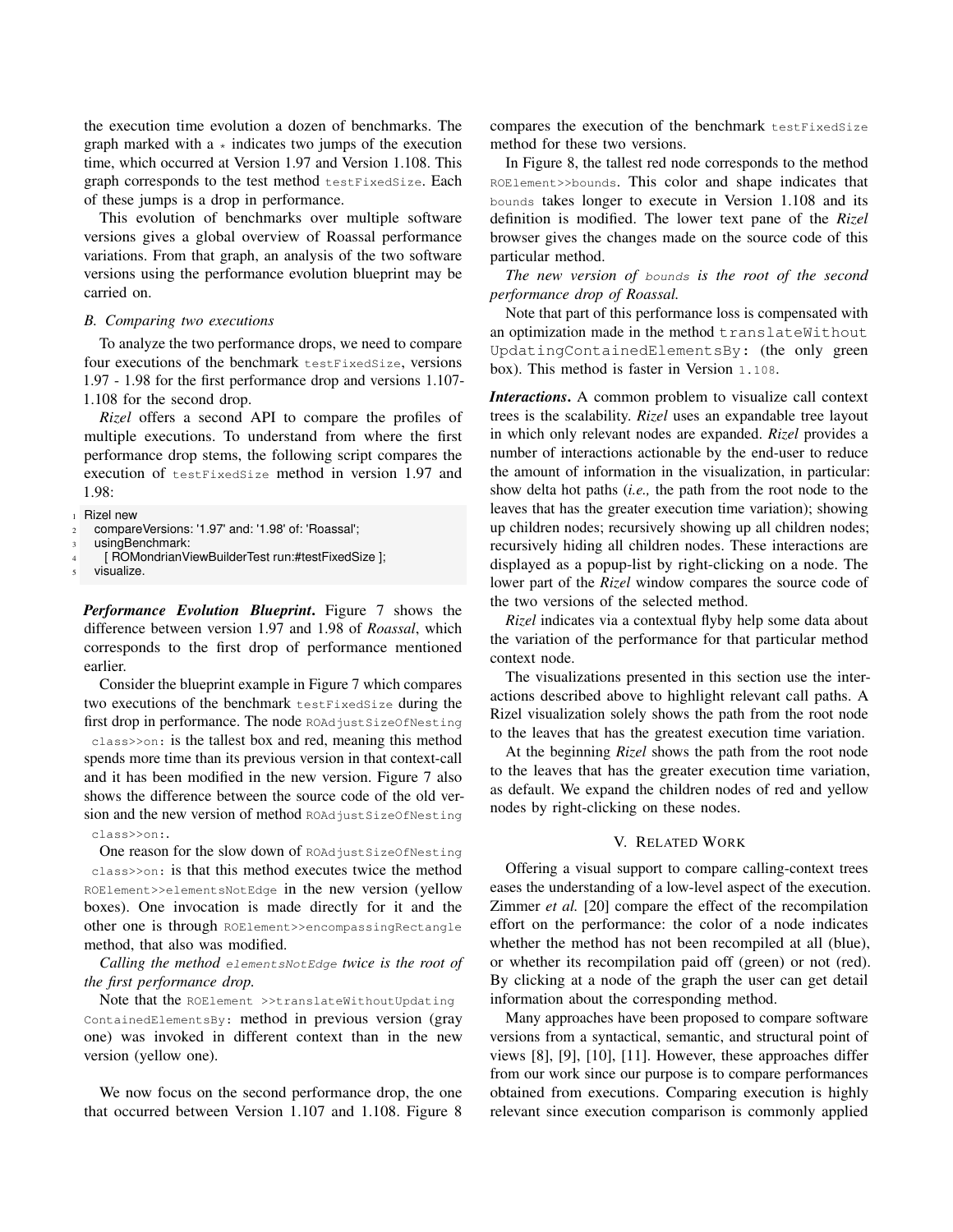<span id="page-6-0"></span>

Figure 7. Comparing the execution of testFixedSize test method in version 1.97 and 1.98

<span id="page-6-1"></span>

Figure 8. Comparing the execution of testFixedSize test method in version 1.107 and 1.108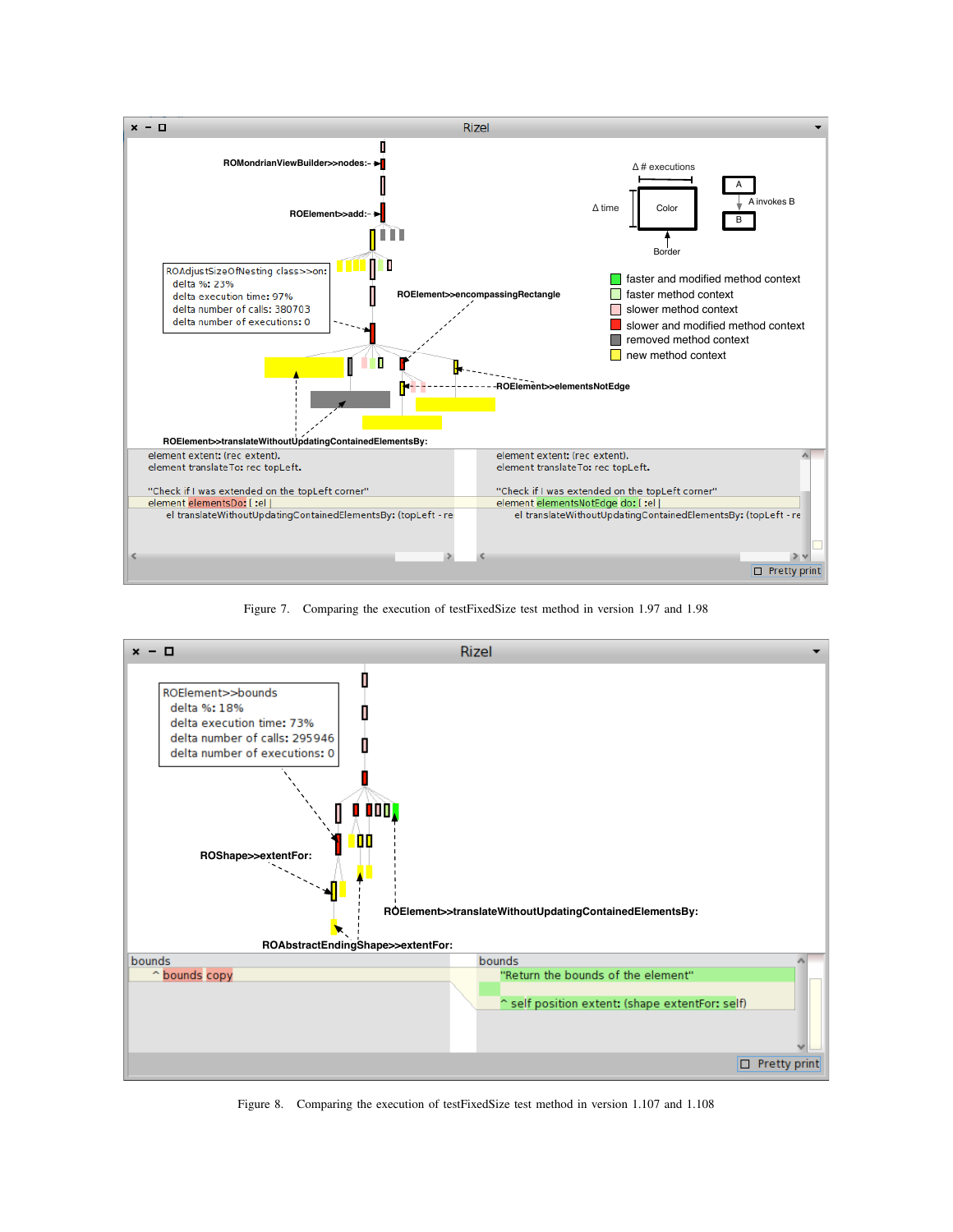to isolate performance failures induced by a program input or a program update [\[12\]](#page-8-12), [\[13\]](#page-8-13). Given two executions of a program, a developer may compare and contrast the variation in order to better understand how and why the program behaved differently [\[14\]](#page-8-14). This section positions our work against a number of techniques that compare executions using call context trees and call graphs.

Shasha *et al.* propose the *Tree Transformation* algorithm to compare two ordered trees. An ordered tree is a tree in which the children of each node have total order. Given two trees, the algorithm finds a sequence of insert, delete and rename operations that, when applied to one tree, transforms it to the other. This algorithm was originally designed for abstract trees. However, it was used by Zhuang [\[15\]](#page-8-15) to compare two call context trees of the execution of a same benchmark in two different platforms or with different inputs. They use the number of operations required to transform one call context tree (CCT) to another, as difference metric. The main disadvantage is the way that the algorithm matches nodes; relying solely on the node label and its post-order in the tree. It ignores the context of the nodes (path from root to the node).

Mostafa *et al.* [\[16\]](#page-8-16) proposed a technique to compare two call context trees, each obtained from a particular software version. They present *PARCS*, an offline analysis tool that automatically identifies differences between the execution behavior of two revisions of an application. They use as the base the *common tree matching algorithm* to compare two call context trees. This algorithm uses a *node equivalence definition* that considers the method, the context and the order to make sure that two nodes of both trees are equivalent. The problem with the definition is strongly constraining with respect to the node ordering. Mostafa *et al.* propose a variation of this definition called *relaxed node equivalence definition*. This definition is more flexible with regard to ordering. They use the *call-site* information of each invocation as a metric to determine if two nodes are equivalents instead of the order of the invocations.

However, this approach can not detect new inner nodes. Consider a CCT corresponding to first execution and the only difference with the second CCT is a new node added at the root of the tree. This approach will consider that both trees are totally different since all children nodes of the second execution will have different contexts regarding nodes of the first execution. Our approach has a more flexible node equivalence definition regarding call context nodes. Two nodes are equivalent if the call context of one of them (the list of nodes from root to the node) is a sub-sequence of the call context of the other one. It made possible to detect added or deleted inner nodes. Detecting possible added or deleted nodes is useful in understanding the real impact in performance of a new node.

Adamoli *et al.* [\[17\]](#page-8-17) present *Trevis*, an extensible framework for visualizing, comparing, clustering, and intersecting call context trees. They use call context ring charts to handle large trees [\[18\]](#page-8-18). Trevis provides an approach to compute a representative exemplar of a set of context trees. They have implemented two mechanisms to compute such an exemplar: context tree union and context tree intersection. They base the corresponding operations for context trees on the notion of common tree matching. However, their approach does not consider source code metrics.

Bergel *et al.* proposed *Behavioral Evolution Blueprint*, with its goal of comparing the profiles over two software versions. The blueprint shows runtime information as a call graph, where nodes are methods and edges are method invocations [\[19\]](#page-8-19). Each node in the call graph is rendered as a box and an invocation is a line that joins two boxes (upper methods invoke lower ones). However, this blueprint only considers whether or not a method spent more or less execution time than its previous version. We improve on this blueprint by adding more metrics, highlighting difference execution amounts and time distribution along the call graph as well as structural differences. This blueprint also does not consider methods call context, making the analysis difficult. For instance, if a method is slower and it is invoked from different changed methods, it is difficult to know which change is responsible for the slow down.

## VI. CONCLUSION

<span id="page-7-0"></span>This paper presents *performance evolution blueprint*, a visual approach to understanding the root of a performance slowdown. The blueprint compares the performance of two executions. The blueprint uses a simple metaphor: large red methods are methods that consume the CPU the most, whereas large green methods indicate where the improvements lie.

Our blueprint is a visual and interactive support to track performance variation across software versions. It visually presents a number of run-time metrics to determine the reason for slow execution at a fine grained level. *Rizel*, a code execution profiler that implements the performance evolution blueprint, has been successfully used to understand and remove the cause of negative performance variations.

As future work, we plan to categorize execution patterns that represent the relationship between source code changes, call context tree variations and performance.

#### ACKNOWLEDGMENT

Juan Pablo Sandoval Alcocer is supported by a Ph.D. scholarship from CONICYT and AGCI, Chile. CONICYT-PCHA/Doctorado Nacional/2013-63130199. This work has been partially funded by Program U-INICIA 11/06 VID 2011, grant U -INICIA 11/06, University of Chile, and FONDECYT project 1120094. This work has been partially funded by ESUG, the European Smalltalk User Group. We thank the support of Inria for the associated Team Plomo.